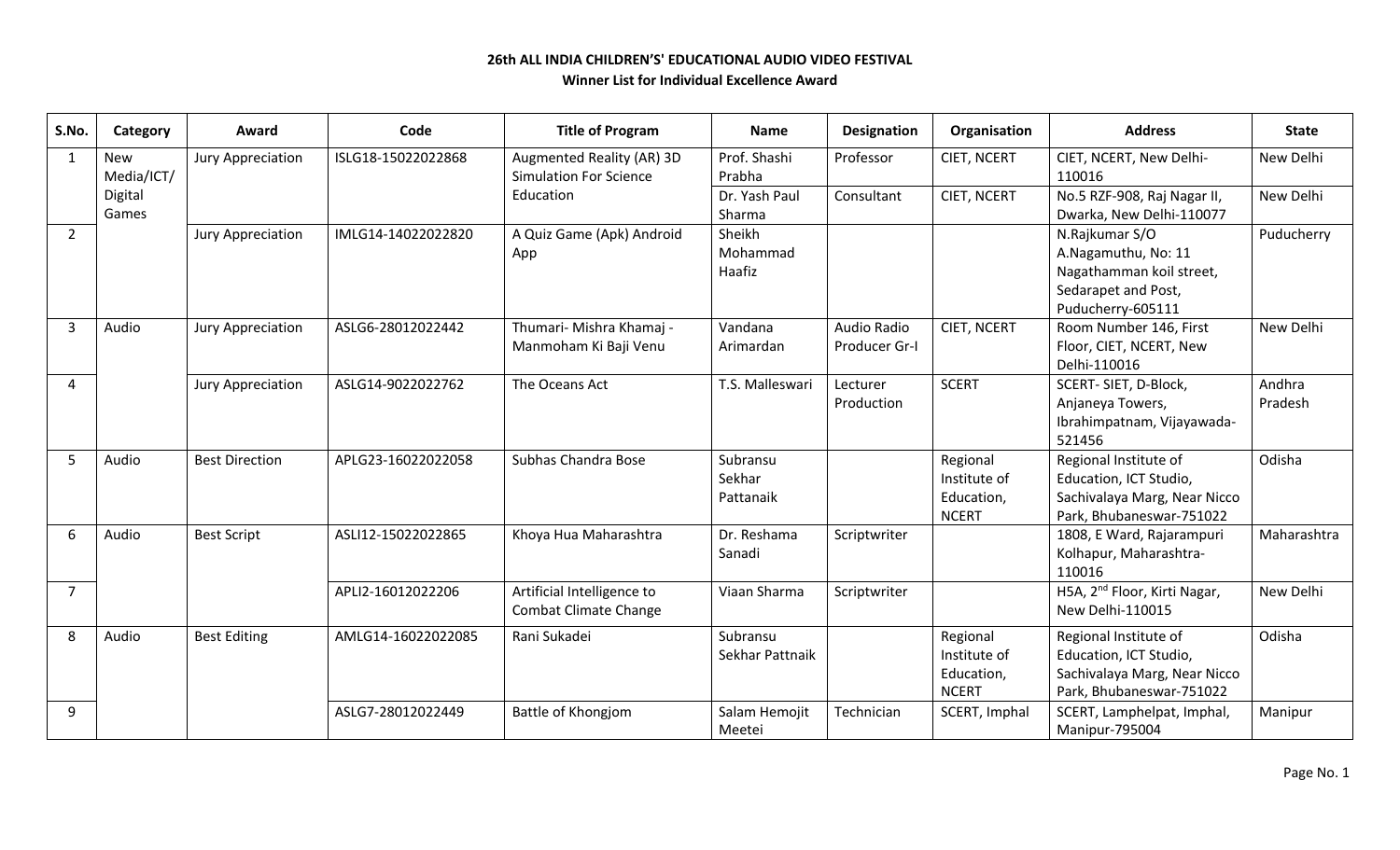| 10 | Audio | Best Voice over<br>Male          | APLI1-11012022108  | Learning Parts of Speech<br>Through Poem - Story                                                               | Parveen Kumar            | <b>PGT English</b><br>Teacher | Wisdom World<br>School,<br>Kurukshetra             | Parveen Kumar - House No<br>1143, Sector 8, Urban Estate,<br>Kurukshetra, Haryana-<br>136118              | Haryana           |
|----|-------|----------------------------------|--------------------|----------------------------------------------------------------------------------------------------------------|--------------------------|-------------------------------|----------------------------------------------------|-----------------------------------------------------------------------------------------------------------|-------------------|
| 11 | Audio | Best Voice over<br>Female        | APLG17-14022022808 | Story of Sinhasan Battisi-<br>Podcast For CWSN Children                                                        | Dr. Seema<br>Sharma      | Senior<br>Lecturer            | DIET, Faridabad                                    | Spring Field Colony, Sec-31,<br>Faridabad, Haryana- 121004                                                | Haryana           |
| 12 |       |                                  | AFLI15-16022022073 | Shape Hunt                                                                                                     | Nitbani Kaur             | Voiceover<br>Artist           |                                                    | Block C-2 House No 39<br>Janakpuri, New Delhi-110058                                                      | New Delhi         |
| 13 | Audio | <b>Best Sound</b><br>Recording   | ASLI5-29012022547  | Aaturi Daini                                                                                                   | Tanushri<br>Bhattacharya | Teacher                       | <b>Guru Teg</b><br><b>Bahadur Public</b><br>School | Guru Teg Bahadur Public<br>School, Kazi Nazrul Islam<br>Road, A-Zone, Durgapur-04,<br>West Bengal- 713204 | West Bengal       |
| 14 | Video | <b>Best Teacher</b><br>Presenter | VMLG22-10022022768 | <b>Exhibits Creativity in</b><br>Designing, Planning, Making<br>Use of Available Resource-<br>Intelligent Doll | Ritika Anand             |                               |                                                    | DESM, NCERT Campus, Sri<br>Aurobindo Marg, Delhi -<br>110016                                              | New Delhi         |
| 15 | Video | <b>Best Script</b>               | VSLG31-16022022018 | Khorda Gadke Paik Yodha                                                                                        | Pradeep<br>Gurwara       | Scriptwriter                  | <b>RIE</b>                                         | RIE Bhubneshwar                                                                                           | Odisha            |
| 16 | Video | <b>Best Editing</b>              | VSLG46-16022022154 | Dhol Adim Sanskriti Ki Dhamak                                                                                  | Sheikh Akram             | Editor                        | <b>RIE</b>                                         | <b>RIE Bhopal</b>                                                                                         | Madhya<br>Pradesh |
| 17 | Video | <b>Best Sound</b><br>Recording   | VFLI14-29012022502 | Phonetic Sounds of Alphabet<br>$(A-Z)$                                                                         | Ochadevy R               | <b>Voice Artist</b>           |                                                    | Sairam Vidyalaya,<br>Koodapakkam Main Road,<br>Ulavaikkal, Villianur,<br>Puducherry - 605502              | Puducherry        |
| 18 | Video | <b>Best Graphic</b>              | VFLI6-16012022235  | Our Solar System-Grade I                                                                                       | Laxmi Hegde              | <b>Graphic Artist</b>         |                                                    | B13-Silver Orchards, Datta<br>Mandir Road, Wakad,<br>Pune, Maharashtra-411057                             | Maharashtra       |
| 19 | Video | <b>Best Animation</b>            | VSLG23-15022022850 | The Last Lesson                                                                                                | A.D.A Senthil<br>Kumaran | Animation<br>Artist           |                                                    | 130, cheran street,<br>alwarthirunagar, Chennai -<br>600087.                                              | <b>Tamil Nadu</b> |
| 20 |       |                                  | VFLG22-14022022821 | The Mumbai Musicians                                                                                           | T. Gajalakshmi           | Producer                      |                                                    | No. 16, Tamilselvi street,<br>Kamaraj Nagar, Puducherry.                                                  | Puducherry        |
| 21 | Video | <b>Best Research</b>             | VSLG45-16022022151 | Kamala The Swadeshi<br>Nutriindian                                                                             | Ajitha<br>Deshmukh       | Researcher                    |                                                    | Pune                                                                                                      | Maharashtra       |
| 22 |       |                                  | VSLI43-15022022896 | Emnittum Kanthalloor                                                                                           | Kishor Kallara           | Producer                      |                                                    | M S Bhavan, Kallara PO,<br>Thiruvananthapuram 695608                                                      | Kerala            |